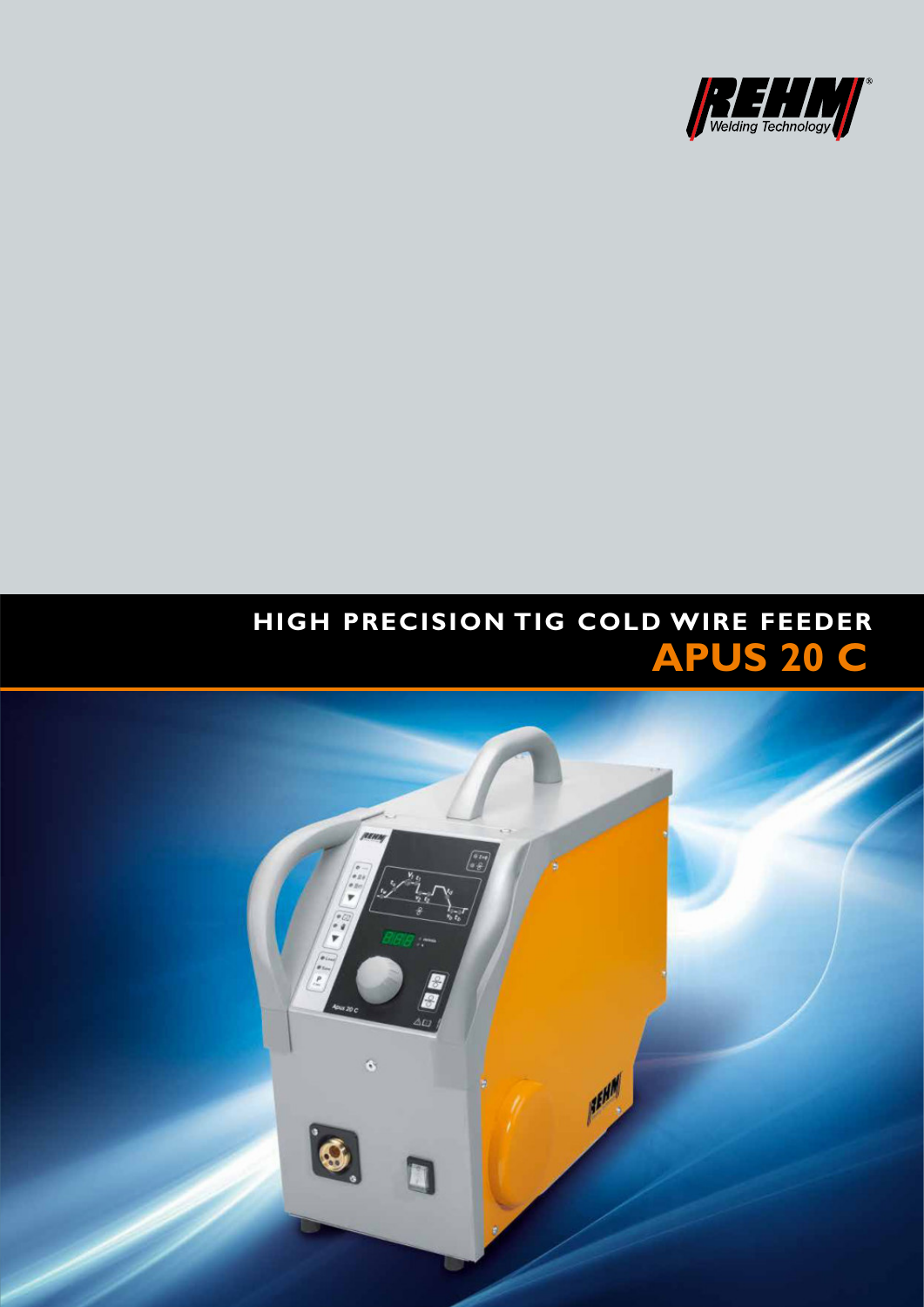## **More efficient TIG welding**

## **TIG welding is becoming more productive. APUS 20 C cold wire feeder**

APUS – the clever cold wire feeder, designed specifically for REHM AUTOMATION.SYSTEMS. This portable unit makes TIG welding more efficient and is suitable for all applications where high seam and a good visual quality are required.

Ū

Ù 一后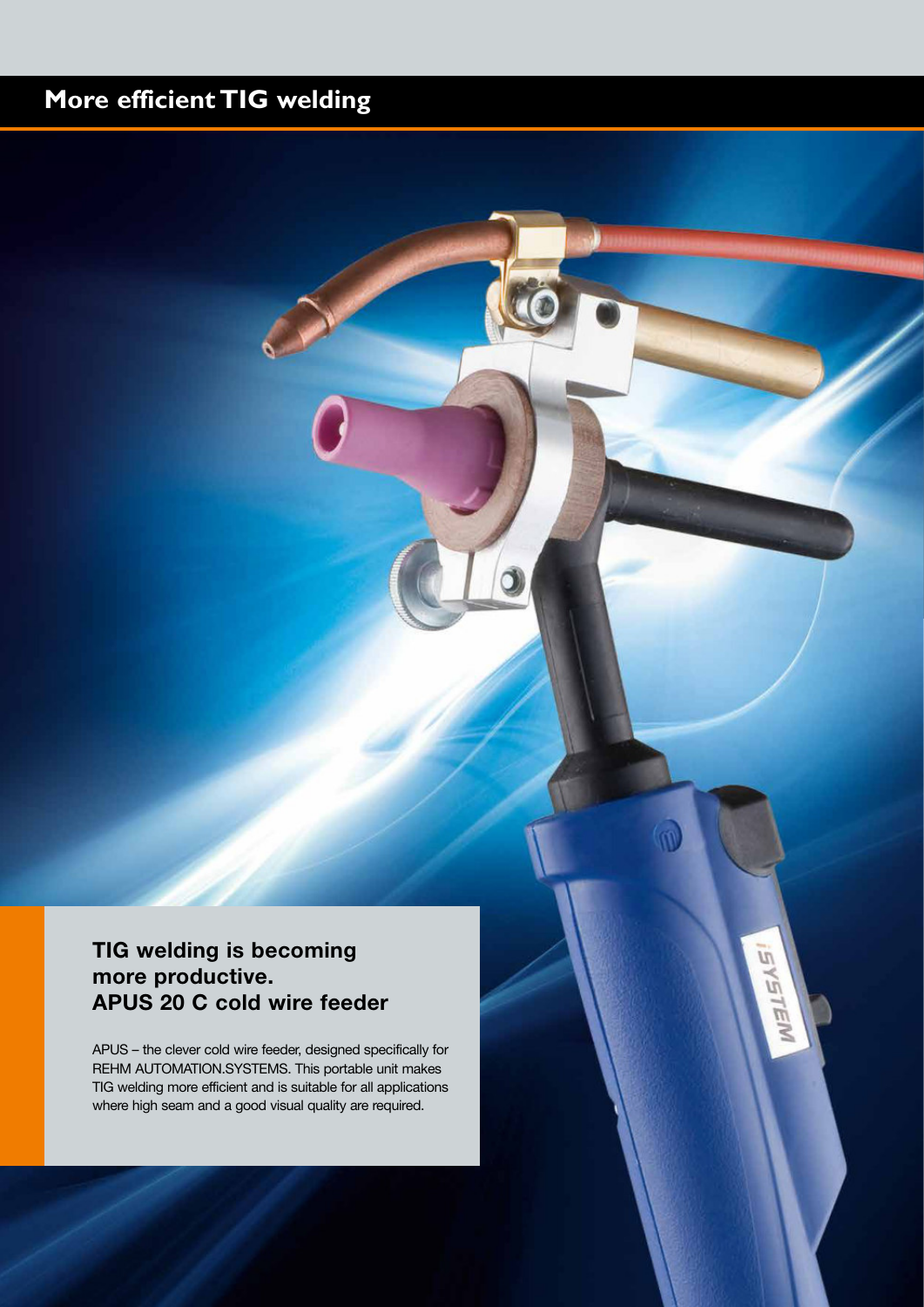## **APUS 20 C**



### **Quality, speed, precision – a strong competitor**

The APUS 20 C cold wire feeder sets the pace for automatic and semi-automatic TIG welding, bringing improved productivity to the system. The feeder is suitable for all cold-wire TIG welding applications:

- Increases welding speeds
- Higher efficiency thanks to a higher deposition rate
- High seam quality
- High visual quality
- Costs reduced by using additional material
- Regulates the temperature input
- Produces fill volume
- Welding safety-related components
- **Increases competitiveness**

#### **APUS 20 C SPECIFICATIONS**

| Supply voltage (50 Hz)                 | M    | 1 x 230         |
|----------------------------------------|------|-----------------|
| Duty cycle<br>at I max. (10 min/40 °C) | [%]  | 100             |
| Fuse                                   | [A]  | 10              |
| Weight                                 | [kg] | 16              |
| Dimensions L x W x H                   | [mm] | 620 x 300 x 520 |
| Item number                            |      | 8828100         |

Subject to technical changes. All units carry the CE and S marks and meet the EN 60 974 and EN 50199 standards.

#### **High-precision wire feed**

The APUS 20 C is fitted with a precision stepper motor for wire feed speeds from 0.1 to 20.0 m/min at full torque.

#### **Application – related processes**

- High-precision wire feed
- Pulsing via pulse times
- Pulsing via synchronisation with the power source

#### **Secure and stable fixing for the wire feeder on the torch**

■ Very high and reproducible positioning using the adapter ring and wire feed

#### **Optimisation opportunities**

- All wire feed parameters are adjustable
- Controlled wire retraction at the end of the welding process
- **Slip compensation after wire retraction**

#### **Easy connection**

■ Via a CAN connection to the INVERTIG.PRO and VELA turntables

#### **Memory for settings**

Up to 99 programs can be stored

#### **Functions can be called up directly from the torch (INVERTIG.PRO)**

- Wire positioning when idle
- **Manual start/stop**
- Automatic start/stop